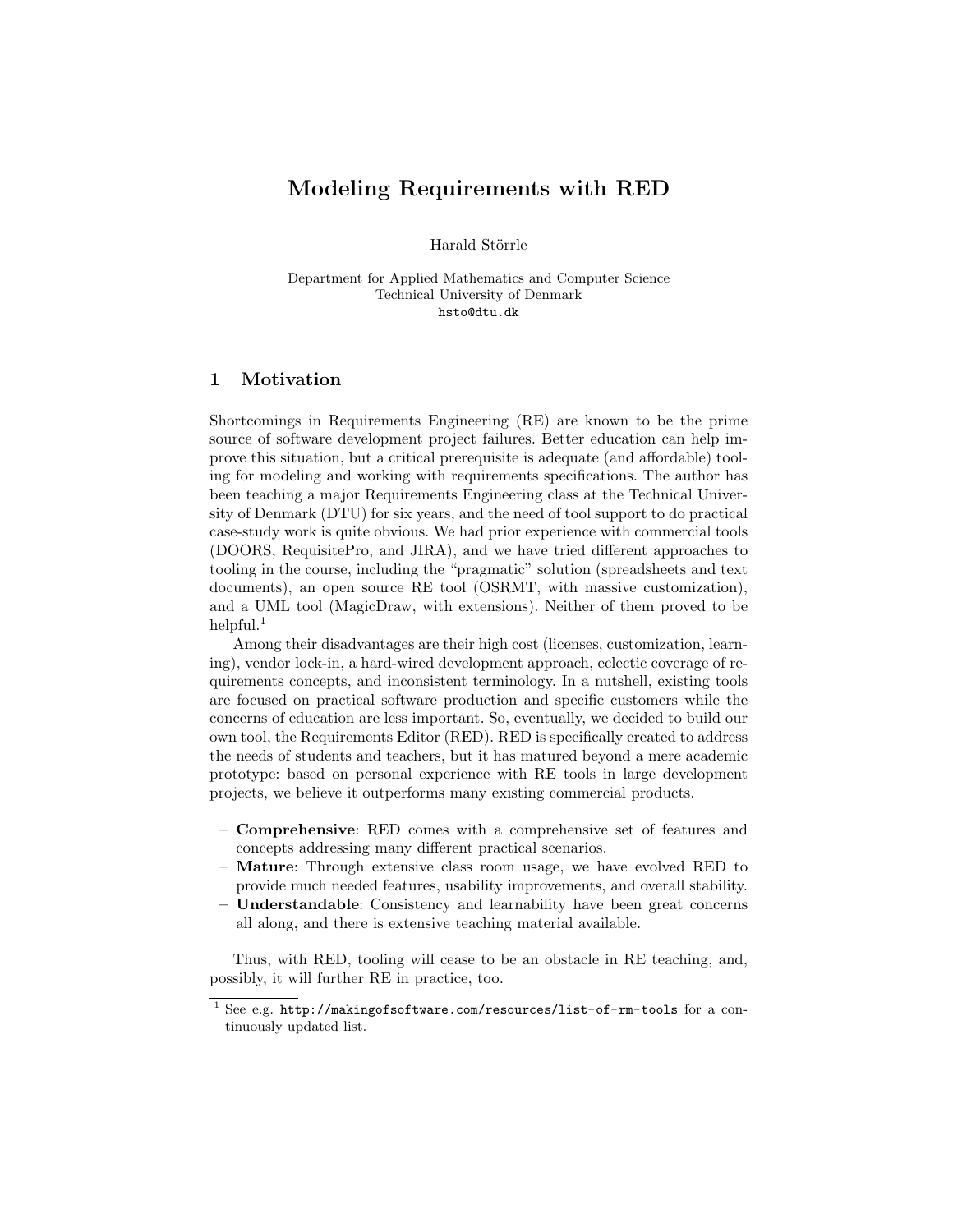# 2 Tool capabilities

Previous versions of RED already provided a rich set of requirements editing capabilities, including classic textual requirements, stakeholders, goals, glossaries, sketch-style UML model fragments, and so on. Also, major tools like reporting, search, logging/status information, inspection support, and user-defined views were provided. Finally, all the usual qualities and UI capabilities of an Eclipse RCP application were available, which made RED a stable and easy to use tool from the start. However, the new version 3.0 of RED significantly extends the previous version [8], offering many new modeling features. See Fig. 1 for an incomplete overview of the current version of the meta-model.

- Use Case Modeling: RED now provides fully fledged Use Case modeling capabilities, focusing on the tabular view, which Dobing and Parsons describe as the most common form of use cases [4]. It does provide aspects such as cost and complexity to cover the most prevalent administrative aspects and support important requirement management activities.
- $-$  Effort Estimation and Prioritization: RED allows to aggregate cost/benefit estimates over any selection of functions, e.g., subsystems. It also allows sorting and contrasting of feature sets, and has built-in support for structured semi-automatic effort estimation based on the well-known Use Case Point method [3, 5].
- Personas and Storyboards: User centric systems require special attention to usage scenarios which are best captured using prototype sketching and personas [2]. RED allows to enter personas, and provide them with rich interactive storyboards specified as scenarios. Like Use Case scenarios, storyboards may be enacted.
- Complex Scenarios with Enactment: Scenarios may be used to enrich use cases and many other specification elements (e.g., connectors, actors, or personas). Beyond customary linear scenarios, we also offer a broad range of complex interaction operators such as the ones known from UML interactions (e.g., alt, par, loop). Steps may be specified textually, or by pictures so that a sequence of steps can be reported much like a graphic novel. Beyond mere specification, we also offer interactive enactment of scenarios, which is a valuable method of validating behavior [7].
- Organization and System Structure Modeling: a simple form of architecture modeling is provided with RED, that satisfies both the requirements suggested by ISO 42010 [6] (and its predecessor, IEEE P1471), and modeling of organizational structures.
- Multi-File Projects: with increasing project and team-size it becomes progressively more important to support distributed collaboration. A first step towards this is the introduction of multi-file projects which allows us to drastically reduce the number of edit conflicts. Tools for importing old file formats and interactively restructuring a project are included.

RED strives to be open in every sense, thus we allow to include any kind of documents into a RED project, acknowledging the fact that the most widely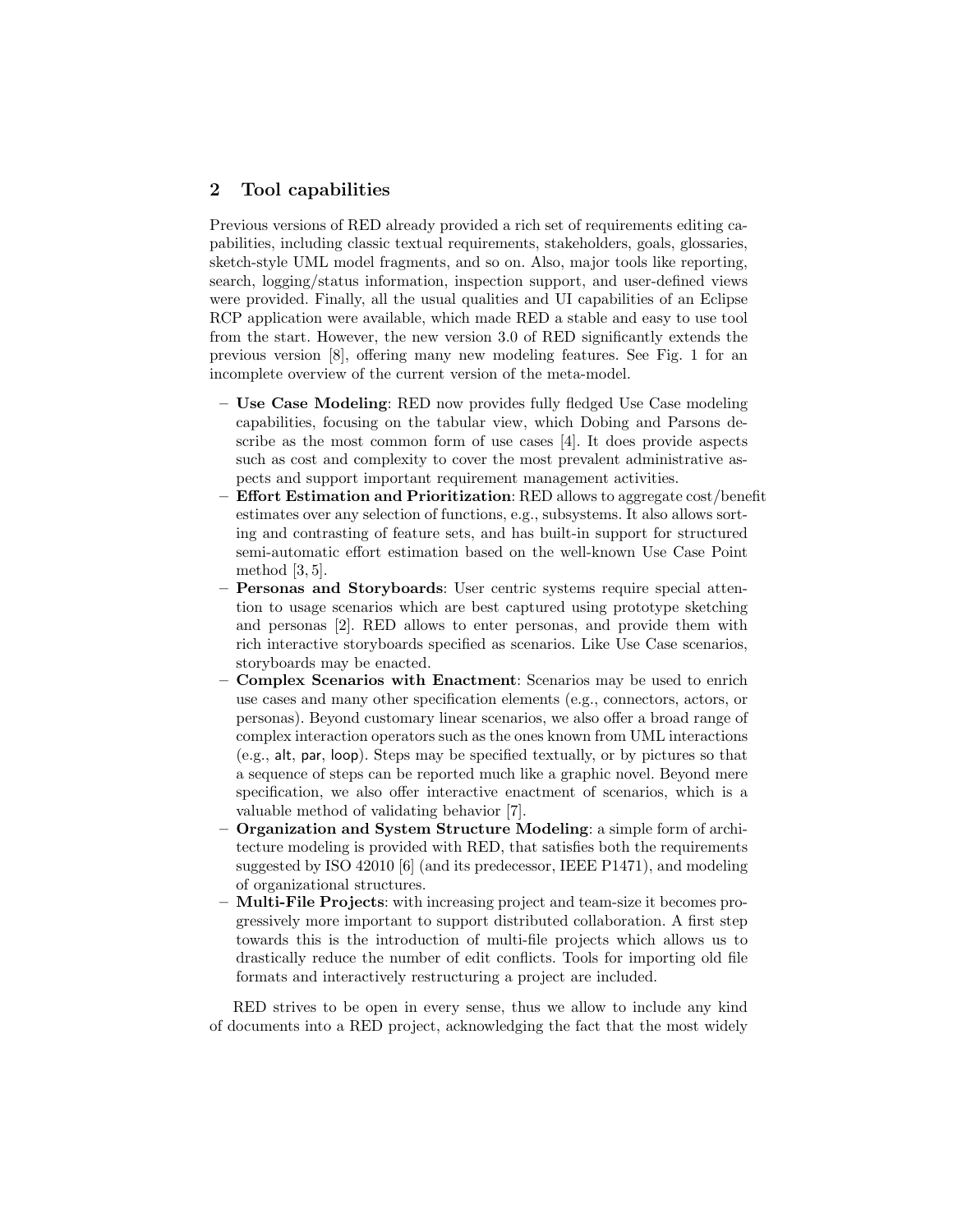used requirements tools (in particular in the early phases), are Word, Excel, and PowerPoint. This kind of document can be stored in a RED project, and opened from within RED (as far as the respective tools are available).

## 3 Project History and Usage Experiences

Faced with these requirements, we decided to create RED using the Eclipse Rich Client Platform (ERCP). Since 2011, seven students have contributed to RED through their MSc-thesis projects, and three more are currently on-going, adding up to almost 300 ECTS points worth. A student programmer is employed to coordinate and integrate the contributions, fix bugs, and add small features not fitting into the larger projects.

A first version was deployed in September 2012 and since then, we have used RED continuously in our RE courses.<sup>2</sup> By now, RED has been used by students for several thousand hours. The feedback received there was used to improve the tool, and while initial reactions were mixed, they have gradually improved. Students now use RED without problems.

The latest version has not been field tested yet, but developer tests suggests no decrease in stability or usability, while the feature set has expanded considerably. We believe that RED is now relatively close to commercial solutions with regards to capabilities and qualities.

# 4 Architecture and Implementation

RED has been created using the latest Eclipse platform available at the time (Eclipse 3.7 "Indigo"). RED is organized in a set of components ("features" in Eclipse terminology, see Fig. 2), each providing specific bundles of concepts and capabilities: the Core module provides the main UI of the application and the back-bone of the meta-model. It supports a number of feature-modules, such as Glossary, SpecificationElements and Help. We have also reused a number of third-party plug-ins, including EPF RichText and AgileGrid, that increased the code reuse ratio.

The main rationale behind for using Eclipse is its proven ability to create rich, cross-platform applications. Due to its plug-in-architecture, significant leverage through reuse was achieved. Adopting a popular framework, we also ensured maintainability and long-term development.

One particular highlight in the release currently under development are the visual editors. They will present an easy to use front-end for specifying many of those elements of a requirements specification that we have come to expect as being primarily visual, e.g., use case and goal models. They will supplement the existing tabular and form-based editors. Adding a visual front end will allow both faster modeling and more effective communication of specifications.

<sup>&</sup>lt;sup>2</sup> In this course, there are 50-60 students per year, working in groups of 4-6 for 13 weeks, spending approximately 25 hours per week for the course.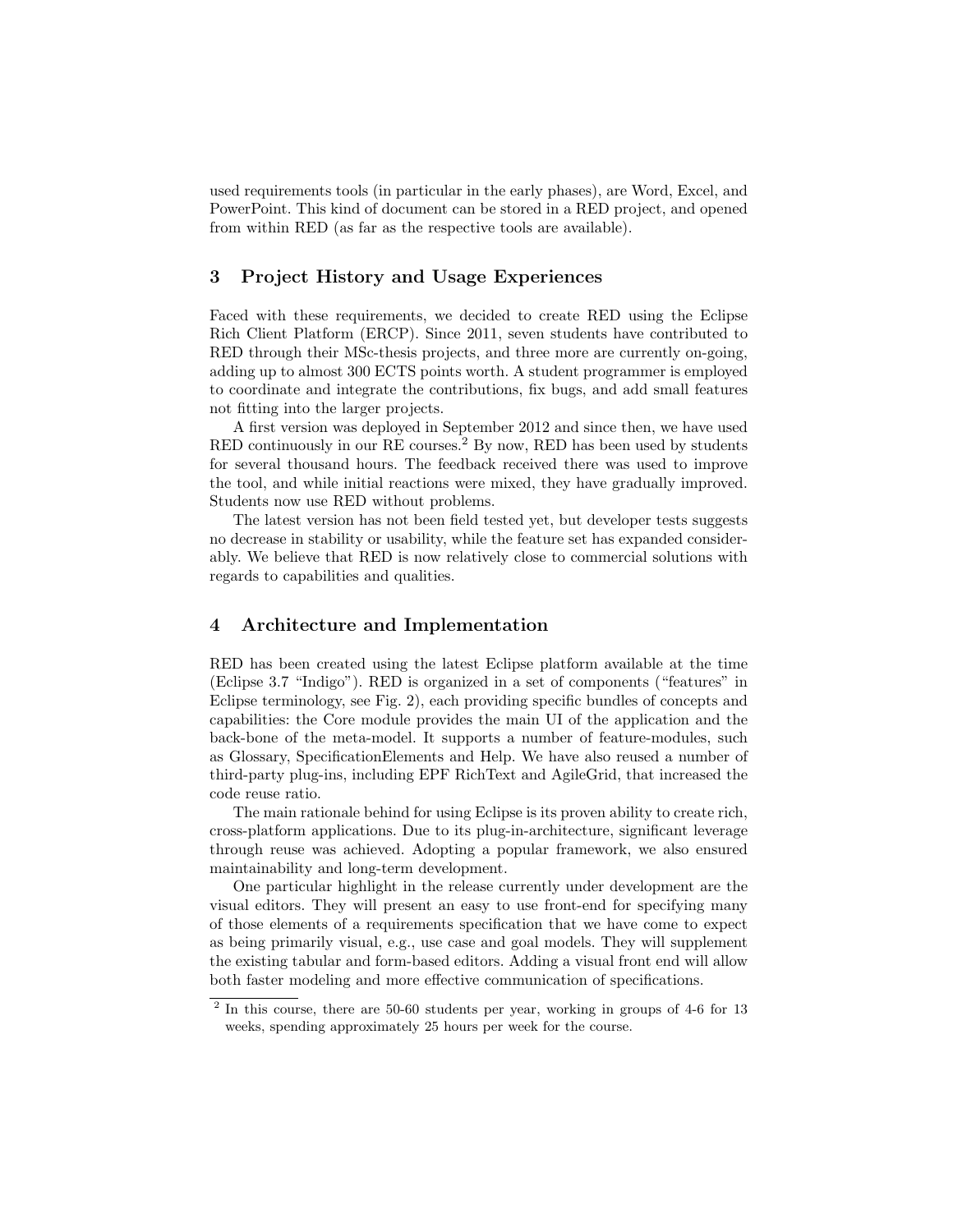

Fig. 1. Excerpt of the meta-model of RED: meta classes highlighted in red with dashed outlines are new or substantially extended in this version of RED.



Fig. 2. High-level view on the architecture of RED: boxes represent Eclipse features (i.e., OSGI bundles).